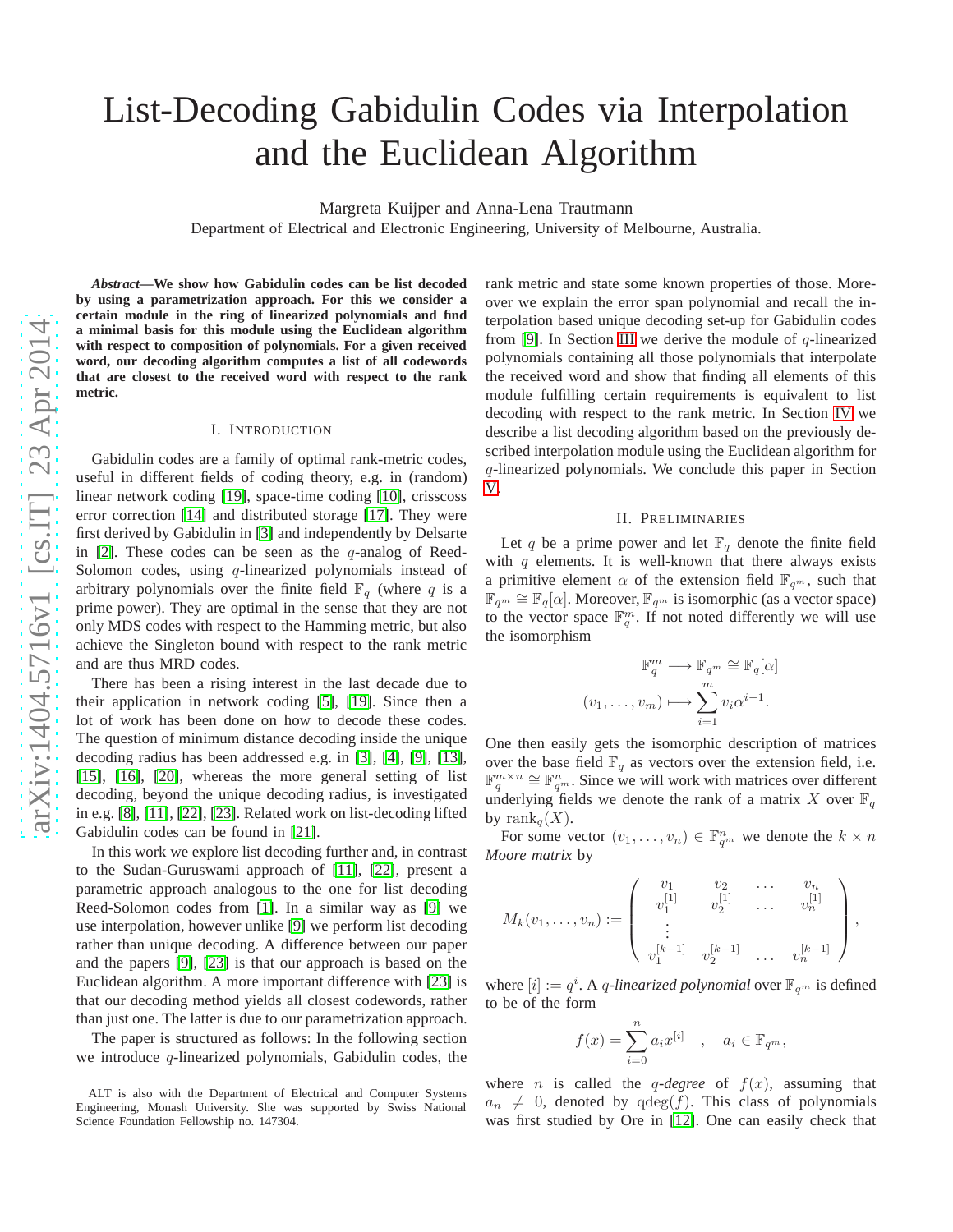$f(x_1 + x_2) = f(x_1) + f(x_2)$  and  $f(\lambda x_1) = \lambda f(x_1)$  for any  $x_1, x_2 \in \mathbb{F}_{q^m}$  and  $\lambda \in \mathbb{F}_q$ , hence the name *linearized*. The set of all q-linearized polynomials over  $\mathbb{F}_{q^m}$  is denoted by  $\mathcal{L}_q(x, q^m)$ . This set forms a non-commutative ring with the normal addition  $+$  and composition  $\circ$  of polynomials. Because of the non-commutativity, products and quotients of elements of  $\mathcal{L}_q(x, q^m)$  have to be specified as being "left" or "right" products or quotients. To not be mistaken with the standard division, we call the inverse of the composition *symbolic division*. I.e.  $f(x)$  is symbolically divisible on the right by  $g(x)$  with quotient  $m(x)$  if

$$
g(x) \circ m(x) = g(m(x)) = f(x).
$$

Efficient algorithms for all these operations (left and right symbolic multiplication and division) exist and can be found e.g. in [\[5\]](#page-4-6).

<span id="page-1-1"></span>**Lemma 1** (cf. [\[7\]](#page-4-18) Thm. 3.50). Let  $f(x) \in \mathcal{L}_q(x, q^m)$  and  $\mathbb{F}_{q^s}$ *be the smallest extension field of*  $\mathbb{F}_{q^m}$  *that contains all roots of*  $f(x)$ *. Then the set of all roots of*  $f(x)$  *forms a*  $\mathbb{F}_q$ *-linear vector space in*  $\mathbb{F}_{q^s}$ *.* 

<span id="page-1-2"></span>**Lemma 2** ([\[7\]](#page-4-18) Thm. 3.52). Let U be a  $\mathbb{F}_q$ -linear subspace of  $\mathbb{F}_{q^m}$ *. Then*  $\prod_{\beta \in U} (x - \beta)$  *is an element of*  $\mathcal{L}_q(x, q^m)$ *.* 

Note that, if  $\beta_1, \ldots, \beta_t$  is a basis of U, one can rewrite

$$
\prod_{\beta \in U} (x - \beta) = \lambda \det(M_{t+1}(\beta_1, \dots, \beta_t, x))
$$

for some constant  $\lambda \in \mathbb{F}_{q^m}$ .

Let  $g_1, \ldots, g_n \in \mathbb{F}_{q^m}$  be linearly independent over  $\mathbb{F}_q$ . We define a *Gabidulin code*  $C \subseteq \mathbb{F}_{q^m}^n$  as the linear block code with generator matrix  $M_k(g_1, \ldots, g_n)$ . Using the isomorphic matrix representation we can interpret  $C$  as a matrix code in  $\mathbb{F}_q^{m \times n}$ . The *rank distance*  $d_R$  on  $\mathbb{F}_q^{m \times n}$  is defined by

$$
d_R(X, Y) := \text{rank}_q(X - Y) \quad , \quad X, Y \in \mathbb{F}_q^{m \times n}
$$

and analogously for the isomorphic extension field representation. It holds that the code  $C$  constructed before has dimension k over  $\mathbb{F}_{q^m}$  and minimum rank distance (over  $\mathbb{F}_q$ )  $n - k + 1$ . One can easily see by the shape of the parity check and the generator matrices that an equivalent definition of the code is

$$
C = \{ (f(g_1), \ldots, f(g_n)) \in \mathbb{F}_{q^m}^n \mid f(x) \in \mathcal{L}_q(x, q^m) < k \},
$$

where  $\mathcal{L}_q(x,q^m)_{< k} := \{f(x) \in \mathcal{L}_q(x,q^m), \text{qdeg}(f(x)) \leq$  $k$ . For more information on bounds and constructions of rankmetric codes the interested reader is referred to [\[3\]](#page-4-4).

Consider a received word  $\mathbf{r} = (r_1, \dots, r_n) \in \mathbb{F}_{q^m}^n$  as the sum  $\mathbf{r} = \mathbf{c} + \mathbf{e}$ , where  $\mathbf{c} = (c_1, \dots, c_n) \in C$  is a codeword and  $\mathbf{e} = (e_1, \dots, e_n) \in \mathbb{F}_{q^m}^n$  is the error vector. The following statement was formulated in a similar, but less general, manner in Theorem 1 in [\[9\]](#page-4-8).

<span id="page-1-3"></span>**Theorem 3.** Let  $f(x) \in \mathcal{L}_q(x, q^m)$ ,  $qdeg(f(x)) < k$  and  $c_i =$  $f(g_i)$  *for*  $i = 1, \ldots, n$ *. It holds that*  $d_R(c, r) = t$  *if and only if there exists a*  $D(x) \in \mathcal{L}_q(x, q^m)$ *, such that*  $q \deg(D(x)) = t$ *and*

$$
D(r_i) = D(f(g_i)) \quad \forall i \in \{1, \ldots, n\}.
$$

*Furthermore, this* D(x) *is unique.*

*Proof:* Let  $D(x) \in \mathcal{L}_q(x,q^m)$  such that  $D(r_i) =$  $D(f(g_i))$  and  $qdeg(D(x)) = t$ . This implies that  $D(r_i$  $f(g_i)$  = 0 for all *i*. Define  $e_i := r_i - f(g_i)$ , then  $e_i \in \mathbb{F}_{q^m}$  and every element of  $\langle e_1, \ldots, e_n \rangle$  is a root of  $D(x)$  (see Lemma [1\)](#page-1-1). Since  $D(x)$  is non-zero and has degree  $q<sup>t</sup>$ , it follows that the linear space of roots has  $q$ -dimension  $t$ , which implies that  $(e_1, \ldots, e_n)$  has rank t. This means that the rank distance between  $(c_1, \ldots, c_n)$  and  $(r_1, \ldots, r_n)$  is equal to t. Thus, one direction is proven.

For the other direction let  $(c_1, \ldots, c_n), (r_1, \ldots, r_n)$  have rank distance t, i.e.  $(e_1, ..., e_n) := (c_1 - r_1, ..., c_n - r_n)$  has rank t. Then by Lemma [2](#page-1-2) there exists a non-zero  $D(x) \in$  $\mathcal{L}_q(x,q^m)$  of degree  $q^t$  such that  $D(e_i) = 0$  for all i. By linearity we get that  $D(c_i) = D(r_i)$  for  $i = 1, \ldots, n$ . Since we know that  $c_i = f(g_i)$ , the statement follows. The uniqueness of  $D(x) = \prod_{\beta \in \langle e_1,...,e_n \rangle}(x-\beta)$  follows from the fact that its degree is equal to the number of its distinct roots.  $\overline{\phantom{a}}$ 

**Remark 4.** The previous theorem states that the roots of  $D(x)$  form a vector space of degree t which is equal to the span of  $e_1, \ldots, e_n$ . This is why  $D(x)$  is also called the *error span polynomial* (cf. e.g. [\[18\]](#page-4-19)). The analogy in the classical Hamming metric set-up is the *error locator polynomial*, whose roots indicate the locations of the errors, and whose degree equals the number of errors.

The interpolation-based unique decoding algorithm for Gabidulin codes from Loidreau [\[9\]](#page-4-8) can now be formulated as follows. Assume that  $\text{rank}_q(\mathbf{e}) = d_R(\mathbf{c}, \mathbf{r}) < d_R(C)/2$ , i.e. that r is within the unique decoding radius. Find all pairs  $(N(x), D(x)) \in \mathcal{L}_q(x, q^m)^2$  with  $qdeg(N) < k + rank_q(e) \le$  $(n+k)/2$  and  $qdeg(D(x)) \leq (n-k)/2$ , and check if  $N(x)$  is symbolically divisible on the right by  $D(x)$ . If such a couple is found, then  $D(x)$  is a valid error span polynomial by Theorem [3,](#page-1-3) and the symbolic quotient of  $N(x)$  and  $D(x)$  is the qlinearized polynomial that corresponds to the sent message.

In the next section we move beyond the unique decoding of [\[9\]](#page-4-8) and describe an interpolation-based decoding algorithm that is able to find all closest codewords, within or beyond the unique decoding radius.

### III. THE INTERPOLATION MODULE

<span id="page-1-0"></span>For the rest of the paper let  $g_1, \ldots, g_n \in \mathbb{F}_{q^m}$  be linearly independent over  $\mathbb{F}_q$  and let  $M_k(g_1, \ldots, g_n)$  be the generator matrix of the Gabidulin code  $C \subseteq \mathbb{F}_{q^m}^n$ . Let  $\mathbf{r} = (r_1, \dots, r_n) \in \mathbb{F}_{q^m}^n$  be the received word.

For our following investigations we need a  $q$ -linearized analog of the Lagrange polynomial.

**Definition 5.** Let  $g = (g_1, \ldots, g_n)$  and define the matrix  $\mathfrak{D}_i(\mathbf{g},x) := M_n(g_1,\ldots,g_n,x)$  without the *i*-th column. We define the q*-Lagrange polynomial* as

$$
\Lambda_{\mathbf{g},\mathbf{r}}(x) := \sum_{i=1}^n (-1)^{n-i} r_i \frac{\det(\mathfrak{D}_i(\mathbf{g},x))}{\det(M_n(\mathbf{g}))} \in \mathbb{F}_{q^m}[x].
$$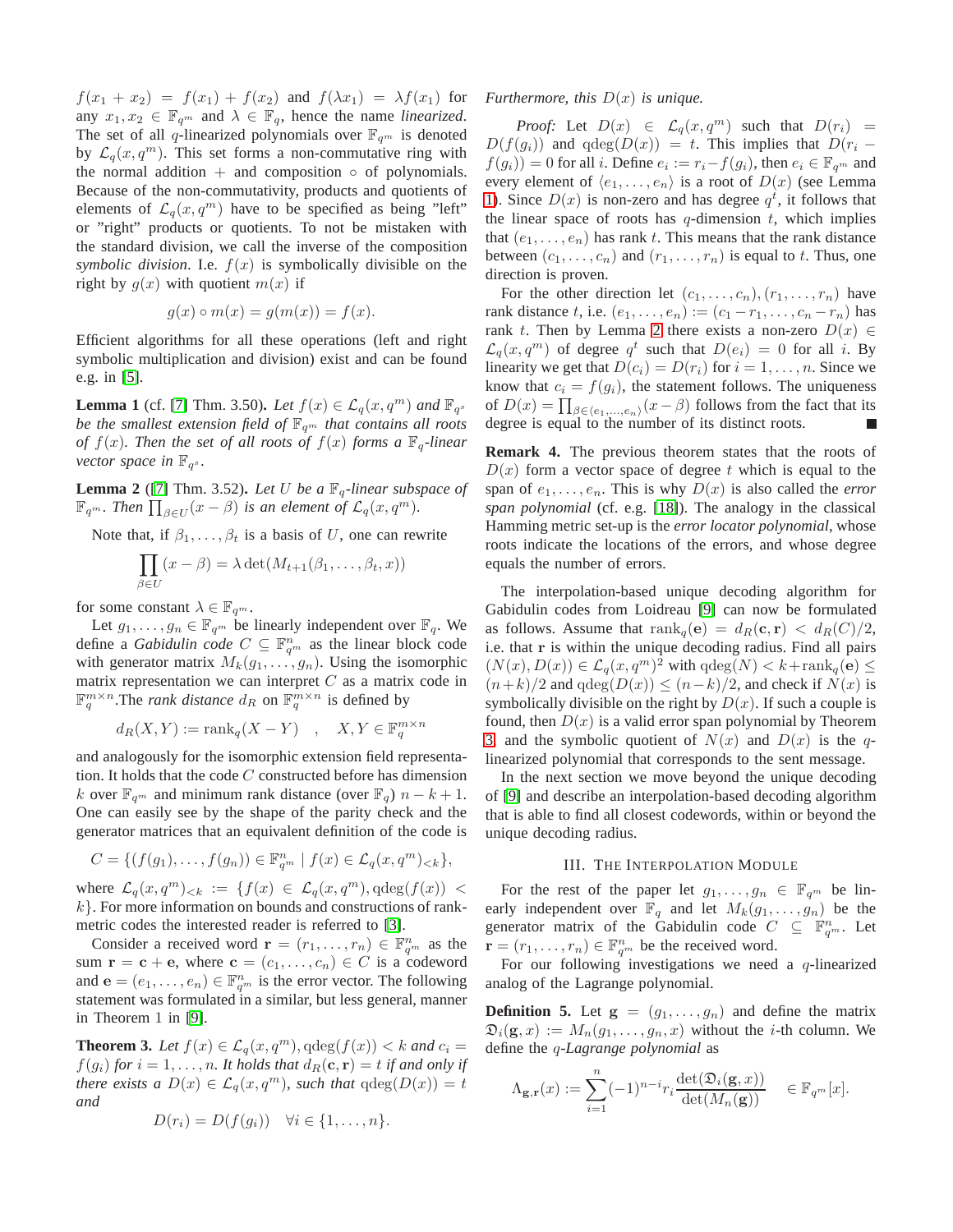**Lemma 6.** *Consider the setting of the previous definition. Then*  $\Lambda_{g,r}(x) \in \mathcal{L}_g(x,q^m)$ , *i.e. it is q-linearized. Moreover,*  $\Lambda_{\mathbf{g},\mathbf{r}}(g_i) = r_i$  for  $i = 1,\ldots,n$  and  $\deg(\Lambda_{\mathbf{g},\mathbf{r}}(x)) = n - 1$ .

*Proof:* Since  $\det(\mathfrak{D}_i(\mathbf{g},x))$  is q-linearized and  $\Lambda_{\mathbf{g},\mathbf{r}}(x)$  is the sum of scalar multiples of these determinants,  $\Lambda_{\mathbf{g},\mathbf{r}}(x)$  is also q-linearized. One can easily check that  $det(\mathfrak{D}_i(\mathbf{g},x)) =$  $(-1)^{n-i} \det(M_n(\mathbf{g}))$  for  $x = g_i$  and  $\det(\mathfrak{D}_i(\mathbf{g},x)) = 0$  for  $x = g_i$  where  $j \neq i$ . Hence for  $x = g_i$  all but the *i*-th summand are zero and the *i*-th summand is equal to  $r_i$ .

Furthermore we need the following fact.

<span id="page-2-1"></span>**Lemma 7.** Let  $L(x) \in \mathcal{L}_q(x, q^m)$ , such that  $L(g_i) = 0$  for *all* i*. Then*

$$
\exists H(x) \in \mathcal{L}_q(x, q^m) : L(x) = H(x) \circ \prod_{\alpha \in \langle g_1, \dots, g_n \rangle} (x - \alpha).
$$

*Proof:* We know from Lemma [2](#page-1-2) that  $\prod_{\alpha \in \langle g_1,...,g_n \rangle} (x \alpha$ )  $\in$   $\mathcal{L}_q(x, q^m)$ . Moreover there always exists unique left and right division in  $\mathcal{L}_q(x, q^m)$ , i.e. in this case there exist unique polynomials  $H(x), R(x) \in \mathcal{L}_q(x, q^m)$  such that  $L(x) =$  $H(x) \circ \prod_{\alpha \in \langle g_1,...,g_n \rangle} (x - \alpha) + R(x)$  and  $\deg(R(x)) <$ qdeg  $\prod_{\alpha \in \langle g_1,...,g_n \rangle}(x - \alpha) = n$ . Since any  $\alpha \in \langle g_1,...,g_n \rangle$ is a root of  $L(x)$  and of  $\prod_{\alpha \in \langle g_1,...,g_n \rangle}(x - \alpha)$ , they must also be a root of  $R(x)$ . Hence we have  $q^n$  distinct roots for  $R(x)$ and  $deg(R) < q^n$ , thus  $R(x) \equiv 0$  and the statement follows.

In the following we abbreviate the row span of a (polynomial) matrix A by  $rs(A)$ .

**Definition 8.** Define the polynomials  $\Pi(x)$  :=  $\prod_{\alpha \in \langle g_1,...,g_n\rangle}(x - \alpha)$  and  $\Lambda_{\mathbf{g},\mathbf{r}}(x)$  as the q-Lagrange polynomial, such that  $\Lambda_{g,r}(g_i) = r_i$  for all *i*. Furthermore define the left submodule of  $\mathcal{L}_q(x, q^m)$ 

$$
\mathfrak{M}(\mathbf{r}) := \text{rs} \left[ \begin{array}{cc} \Pi(x) & 0 \\ -\Lambda_{\mathbf{g},\mathbf{r}}(x) & x \end{array} \right].
$$

We call  $\mathfrak{M}(\mathbf{r})$  the *interpolation module* for **r**.

**Definition 9.** We define the  $(k_1, k_2)$ *-weighted q-degree* of  $[f(x) \, g(x)] \in \mathfrak{M}(\mathbf{r})$  as  $\max\{k_1 + \mathrm{qdeg}(f), k_2 + \mathrm{qdeg}(g)\}.$ 

We identify any  $[f(x) \quad g(x)] \in \mathfrak{M}(\mathbf{r})$  with the bivariate linearized q-polynomial  $Q(x, y) = f(x) + g(y)$ . We will now show that the name interpolation module is justified for  $\mathfrak{M}(\mathbf{r})$ .

<span id="page-2-2"></span>**Theorem 10.**  $\mathfrak{M}(\mathbf{r})$  *consists exactly of all*  $Q(x, y) = f(x) +$  $g(y)$  with  $f(x), g(x) \in \mathcal{L}_q(x, q^m)$ , such that  $Q(g_i, r_i) = 0$  for  $i = 1, \ldots, n$ .

*Proof:* For the first direction let  $Q(x, y) = f(x) + g(y)$  be an element of  $\mathfrak{M}(\mathbf{r})$ . Then there exist  $a(x), b(x) \in \mathcal{L}_q(x, q^m)$ such that  $f(x) = a(x) \circ \Pi(x) - b(x) \circ \Lambda_{\mathbf{g},\mathbf{r}}(x)$  and  $b(x) = g(x)$ , thus  $Q(g_i, r_i) = a(\Pi(g_i)) - b(\Lambda_{\mathbf{g},\mathbf{r}}(g_i)) + b(r_i) = 0 - b(r_i) +$  $b(r_i) = 0.$ 

For the other direction let  $f(x), g(x) \in \mathcal{L}_q(x, q^m)$  be such that  $Q(g_i, r_i) = f(g_i) + g(r_i) = 0$  for  $i = 1, ..., n$ . To show that  $Q(x, y) \in \mathfrak{M}(\mathbf{r})$  we need to find  $a(x) \in \mathcal{L}_q(x, q^m)$  such that

$$
a(x) \circ \Pi(x) - b(x) \circ \Lambda_{g,r}(x) = f(x)
$$
 and  $b(x) = g(x)$ .

We substitute the second into the first equation to get

$$
a(x) \circ \Pi(x) = f(x) + g(x) \circ \Lambda_{\mathbf{g},\mathbf{r}}(x). \tag{1}
$$

By assumption it holds that  $f(g_i) + g(\Lambda_{\mathbf{g},\mathbf{r}}(g_i)) = f(g_i) +$  $g(r_i) = 0$  for all i. Then, by Lemma [7,](#page-2-1) it follows that  $f(x)$  +  $g(x) \circ \Lambda_{\mathbf{g},\mathbf{r}}(x)$  is symbolically divisible on the right by  $\Pi(x)$ and hence there exists  $a(x) \in \mathcal{L}_q(x, q^m)$  such that (1) holds.

Combining all the previous results we get a description of all codewords with distance  $t$  to the received word in the new parametrization:

<span id="page-2-3"></span>**Theorem 11.** *The elements*  $[N(x) - D(x)]$  *of*  $\mathfrak{M}(\mathbf{r})$  *that fulfill*

- 1)  $qdeg(N(x)) \leq t + k 1$ ,
- 2)  $qdeg(D(x)) = t$ ,
- 3)  $N(x)$  *is symbolically divisible on the right by*  $D(x)$ *, i.e. there exists*  $f(x) \in \mathcal{L}_q(x, q^m)$  *such that*  $D(f(x)) =$  $N(x)$ ,

*are in one-to-one correspondence with the codewords of rank distance* t *to* r*.*

*Proof:* Let  $\mathbf{c} \in \mathbb{F}_{q^m}^n$  be a codeword such that  $d_R(\mathbf{c}, \mathbf{r}) =$ t with the corresponding message polynomial  $f(x) \in$  $\mathcal{L}_q(x, q^m)_{< k}$ . Then by Theorem [3](#page-1-3) there exists  $D(x) \in$  $\mathcal{L}_q(x, q^m)$  of q-degree t such that  $D(f(q_i)) = D(r_i)$  for  $i =$ 1, ..., *n*. By Theorem [10](#page-2-2) we know that  $[D(f(x)) - D(x)]$ is in  $\mathfrak{M}(\mathbf{r})$ . It holds that  $qdeg(D(f(x))) \leq t+k-1$  and that  $(D(f(x))$  is divisible on the right by  $D(x)$ .

On the other hand let  $[N(x) - D(x)] \in \mathfrak{M}(\mathbf{r})$  fulfil conditions 1)−3). Then we know that the divisor  $f(x) \in \mathcal{L}_q(x, q^m)$ has q-degree less than k and it holds  $N(x) = D(f(x))$ . Since it is in  $\mathfrak{M}(\mathbf{r})$  we know by Theorem [10](#page-2-2) that  $D(f(g_i))-D(r_i)$  = 0 for all i and hence by Theorem [3](#page-1-3) that  $d_R(c, r) = t$ , if c is the codeword corresponding to the message polynomial  $f(x)$ .

**Remark 12.** The two first conditions in the previous theorem imply that the  $(0, k-1)$ -weighted q-degree of  $[N(x) - D(x)]$ is equal to  $t + k - 1$ .

Therefore, we have shown in this section that list decoding within rank radius  $t$  is equivalent to finding all elements  $[N(x) - D(x)]$  in  $\mathfrak{M}(\mathbf{r})$  with  $(0, k - 1)$ -weighted qdegree less than or equal to  $t + k - 1$  and  $qdeg(N(x)) \leq$  $qdeg(D(x)) + k - 1$ , such that  $N(x)$  is symbolically divisible on the right by  $D(x)$ . It follows that, to find all closest codewords to a given  $\mathbf{r} \in \mathbb{F}_{q^m}^n$ , we need to find all elements  $[N(x) - D(x)] \in \mathfrak{M}(\mathbf{r})$  of minimal  $(0, k - 1)$ -weighted q-degree such that  $qdeg(N(x)) \leq qdeg(D(x)) + k - 1$  and  $N(x)$  is symbolically divisible on the right by  $D(x)$ .

#### IV. THE ALGORITHM

<span id="page-2-0"></span>We can now describe the list decoding algorithm. Since in most applications you want to find the set of all closest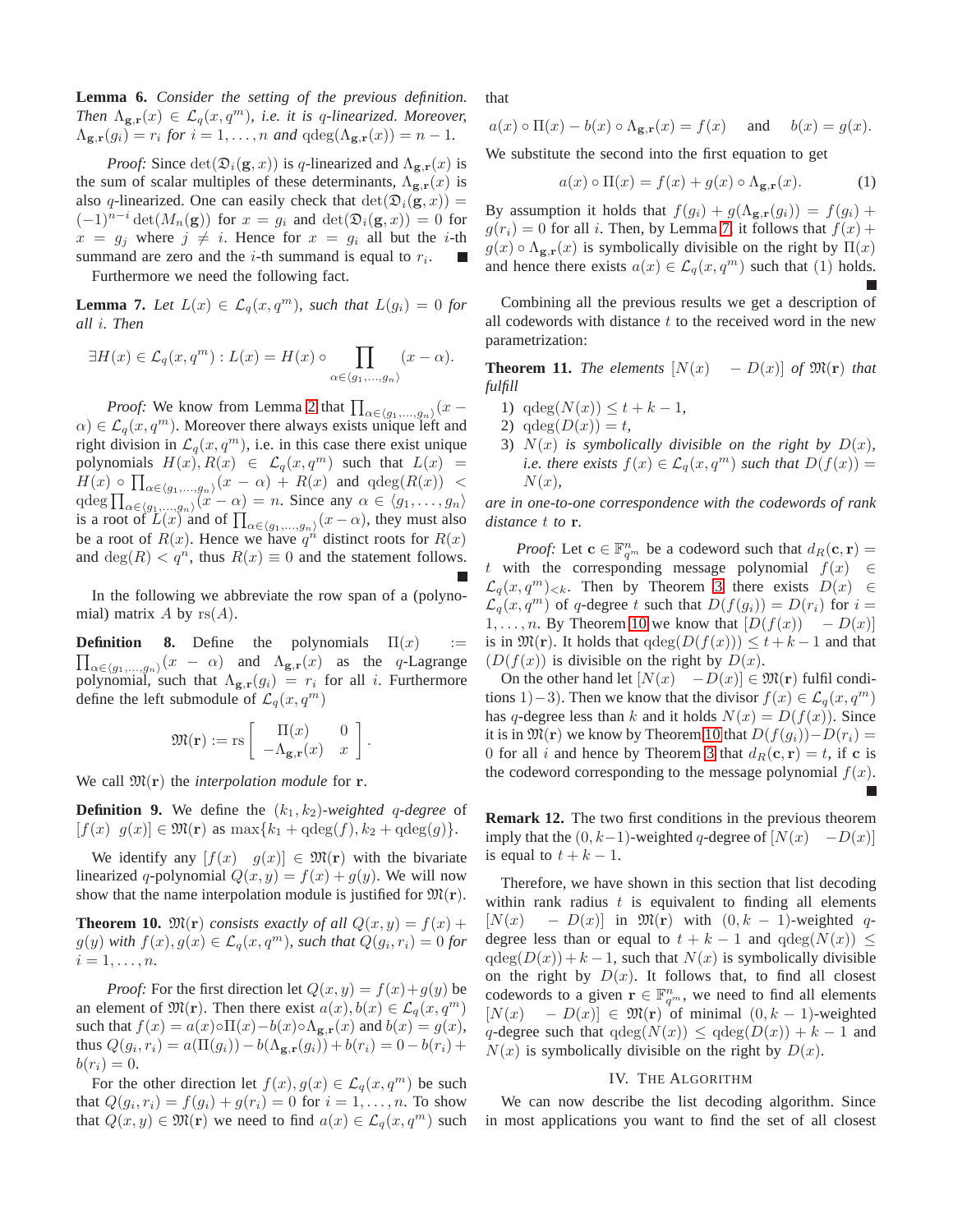codewords to the received word, our algorithm will do exactly this. In contrast, a complete list decoder with a prescribed radius  $t$  finds all codewords within radius  $t$  from the received word, even if some of them are closer than others.

We recall that our approach is analogous to [\[1\]](#page-4-15), where a minimal Gröbner basis approach is taken. In fact, for linearized polynomials this minimal Gröbner basis approach can be formulated in exactly the same way, replacing multiplication by composition and redefine 'degree' by 'q-degree'. Due to space limitations we omit the details. Whenever we mention 'minimal basis' in the sequel, we mean 'minimal Gröbner basis' in this generalized sense.

Algorithm [1](#page-3-0) describes the decoding algorithm. It will iteratively search for all elements in  $\mathfrak{M}(\mathbf{r})$  of  $(0, k - 1)$ -weighted q-degree  $t+k-1$  for increasing t and check the requirements of Theorem [11.](#page-2-3) As soon as solutions are found,  $t$  will not be increased and the algorithm terminates.

We first present our decoding algorithm under the assumption that we can find a minimal basis for the interpolation module. We then detail the construction of such a basis in Algorithm [2.](#page-4-20) Note that we use the notation  $g(x)$  =  $[g^{(1)}(x) \quad g^{(2)}(x)]$  for elements of the interpolation module  $\mathfrak{M}(\mathbf{r}).$ 

<span id="page-3-0"></span>**Algorithm 1** Minimal list decoding of Gabidulin codes. **Require:** Received word  $\mathbf{r} \in \mathbb{F}_{q^m}^n$ .

1. Compute  $\Pi(x)$  and  $\Lambda_{g,r}(x)$ , both in  $\mathcal{L}_q(x, q^m)$ . Define the interpolation module

$$
\mathfrak{M}(\mathbf{r}) := \text{rs} \left[ \begin{array}{cc} \Pi(x) & 0 \\ -\Lambda_{\mathbf{g},\mathbf{r}}(x) & x \end{array} \right].
$$

2. Compute a minimal basis  $G = \{g_1(x), g_2(x)\}\$ of  $\mathfrak{M}(\mathbf{r})$  with respect to the  $(0, k - 1)$ -weighted degree, with  $qdeg(g_2^{(1)}(x)) \leq qdeg(g_2^{(2)}(x)) + k - 1.$ 

3. Define  $\ell_1, \ell_2$  as the  $(0, k - 1)$ -weighted degrees of  $g_1(x), g_2(x)$ , respectively.

4. Define **list**:=  $\parallel$  (an empty list) and  $j := 0$ .

**while list**= [] **do**

**for all**  $a(x) \in \mathcal{L}_q(x, q^m)$ ,  $qdeg(a(x)) \leq \ell_2 - \ell_1 + j$  **do for all** monic  $b(x) \in \mathcal{L}_q(x, q^m)$ ,  $q \deg(b(x)) = j$  **do**  $f(x) := a(x) \circ g_1(x) + b(x) \circ g_2(x)$ **if**  $f^{(1)}(x)$  is symb. (right) divisible by  $f^{(2)}(x)$  **then** add the respective symb. quotient to **list end if end for end for**  $j := j + 1$ **end while return list**

**Theorem 13.** *Algorithm [1](#page-3-0) yields a list of all message polynomials such that the corresponding codeword is closest to the received word.*

*Proof:* Let t be such that  $d_R(c, r) = t$  for a closest code-

word c. Note that the variable  $j$  in the algorithm corresponds to  $t - \ell_2 + k - 1$ . If we substitute this for j, then we get that

$$
qdeg(f^{(1)}(x)) \le
$$
  
\n
$$
\max\{qdeg(a(x)) + qdeg(g_1^{(1)}(x)), qdeg(b(x)) + qdeg(g_2^{(1)}(x))\}
$$
  
\n
$$
\le \ell_2 + j = t + k - 1
$$

and, since  $qdeg(g_2^{(1)}(x)) \leq qdeg(g_2^{(2)}(x)) + k - 1$  implies that  $\ell_2 - k + 1 = \text{qdeg}(g_2^{(2)}(x)),$ 

$$
qdeg(f^{(2)}(x)) =
$$
  
\n
$$
\max\{qdeg(a(x)) + qdeg(g_1^{(2)}(x)), qdeg(b(x)) + qdeg(g_2^{(2)}(x))\}
$$
  
\n
$$
= \ell_2 + j - k + 1 = t.
$$

Hence,  $f^{(1)}(x)$  fulfills requirement 1) and  $f^{(2)}(x)$  require-ment 2) in Theorem [11.](#page-2-3) In fact, it can be proven that  $G$  is a minimal Gröbner basis for the interpolation module and has the so-called *Predictable Leading Monomial Property* analogous to [\[1\]](#page-4-15), [\[6\]](#page-4-21). As a result of this property, the elements in the two **for**-loops that fulfill the divisibility requirement correspond to codewords with rank distance  $t = j - \ell_2 + k - 1$ from r. Due to space limitations we refrain from proving this in detail.

Moreover, increasing  $\dot{\gamma}$  by one is equivalent to increasing t by one. Therefore, once we have solutions in the list, the algorithm terminates, since elements added to the list at stage  $j + 1$  would be further away then the ones added at stage j.

It remains to show that there are no codewords at rank distance less than  $k-1-\ell_2$ , since this is the distance for the initial loops with  $j = 0$ . Assume there would be such a codeword with corresponding message polynomial  $m(x) \in \mathcal{L}_q(x, q^m)$ . Then there exists  $D(x) \in \mathcal{L}_q(x, q^m)$  with q-degree less than  $k-1-\ell_2$  such that  $g'(x) := [D(m(x)) \ D(x)]$  is in  $\mathfrak{M}(\mathbf{r})$ . Then the  $(0, k-1)$ -weighted q-degree of  $g'(x)$  is less than  $\ell_2$ , which means that G is not a minimal basis of  $\mathfrak{M}(\mathbf{r})$ , which is a contradiction.

**Theorem 14.** *Algorithm [2](#page-4-20) below produces a minimal Grobner ¨ basis for our interpolation module* M(r) *via the Euclidean algorithm for* q*-linearized polynomials, replacing multiplication by composition.*

For the sake of brevity we omit the proof of this result.

<span id="page-3-1"></span>**Example 15.** Consider the Gabidulin code in  $\mathbb{F}_{2^3} \cong \mathbb{F}_{2}[\alpha]$ (with  $\alpha^3 = \alpha + 1$ ) with generator matrix

$$
G = \left(\begin{array}{ccc} 1 & \alpha & \alpha^2 \\ 1 & \alpha^2 & \alpha^4 \end{array}\right)
$$

and the received word

$$
\mathbf{r} = (\alpha + 1 \ 0 \ \alpha).
$$

Then we construct the interpolation module

$$
M(\mathbf{r}) = \text{rs} \left[ \begin{array}{cc} \Pi(x) & 0 \\ -\Lambda_{\mathbf{r}}(x) & x \end{array} \right] = \text{rs} \left[ \begin{array}{cc} x^8 + x & 0 \\ \alpha^2 x^4 + \alpha^5 x & x \end{array} \right].
$$

To compute a minimal basis we use the Euclidean algorithm and get

$$
x^{8} + x = (\alpha^{3} x^{2}) \circ (\alpha^{2} x^{4} + \alpha^{5} x) + \alpha^{6} x^{2} + x.
$$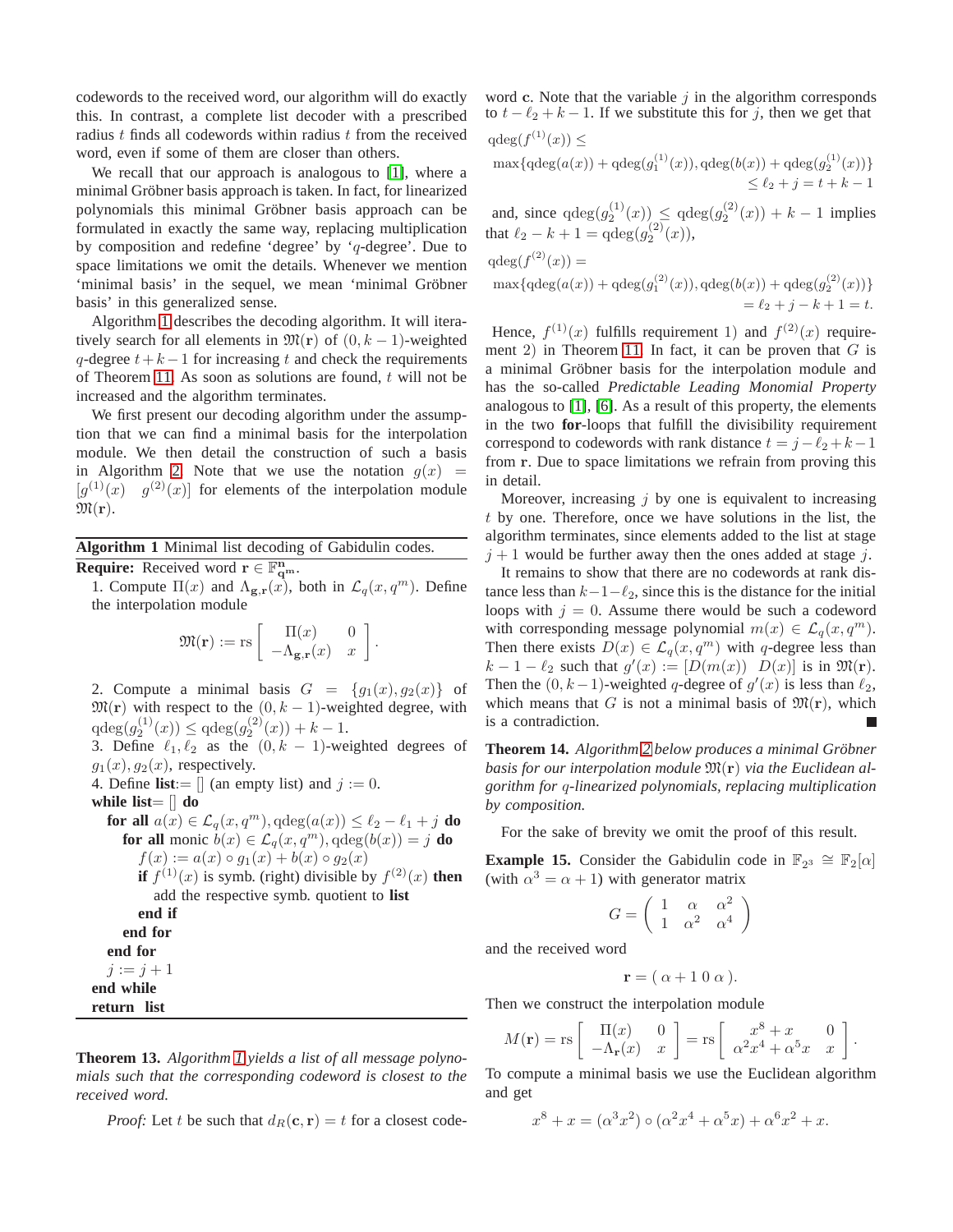Since  $qdeg(\alpha^3 x^2) + k - 1 = 2 \ge 1 = qdeg(\alpha^6 x^2 + x)$ , the algorithm terminates and a minimal basis (w.r.t. the  $(0, 1)$ weighted 2-degree) of this module is

$$
\begin{bmatrix} g_1^{(1)} & g_1^{(2)} \\ g_2^{(1)} & g_2^{(2)} \end{bmatrix} = \begin{bmatrix} \alpha^2 x^4 + \alpha^5 x & x \\ \alpha^6 x^2 + x & \alpha^3 x^2 \end{bmatrix}.
$$

Hence we get  $\ell_1 = 2$  and  $\ell_2 = 2$ , i.e. we want to use all  $a(x) \in \mathcal{L}_2(x, 2^3)$  with 2-degree less than or equal to 0 and all monic  $b(x) \in \mathcal{L}_2(x, 2^3)$  with 2-degree equal to 0. Thus,  $a(x) = a_0x$  for  $a_0 \in \mathbb{F}_{2^3}$  and  $b(x) = x$ . We get divisibility for  $a_0 \in \mathbb{F}_{2^3} \setminus \{0\}$ . The corresponding message polynomials and codewords are

$$
m_1(x) = x^2 + \alpha x \quad , \quad c_1 = (\alpha^3 \ 1 \ \alpha^3),
$$
  
\n
$$
m_2(x) = \alpha^5 x^2 + \alpha^2 x \quad , \quad c_1 = (\alpha^3 \ \alpha \ \alpha),
$$
  
\n
$$
m_3(x) = \alpha^3 x^2 + \alpha^4 x \quad , \quad c_1 = (\alpha^2 + 1 \ 0 \ \alpha^2),
$$
  
\n
$$
m_4(x) = \alpha^4 x^2 \quad , \quad c_3 = (\alpha^2 + \alpha \ \alpha^2 + 1 \ \alpha),
$$
  
\n
$$
m_5(x) = \alpha^6 x^2 + \alpha^6 x \quad , \quad c_1 = (0 \ \alpha^3 \ 1),
$$
  
\n
$$
m_6(x) = \alpha x^2 + x \quad , \quad c_2 = (\alpha^3 \ 1 \ \alpha^3).
$$

All these codewords are rank distance 1 away from r.

Note that in the previous example all output codewords are only rank distance 1 away from r, but the Hamming distance between them and  $r$  can vary between  $1, 2$  or even 3.

## V. CONCLUSION

<span id="page-4-16"></span>In this paper we introduced a novel interpolation based decoding algorithm for Gabidulin codes with respect to the rank metric. For this we construct the interpolation module for a given received word and find a minimal basis of this module with respect to the  $(0, k - 1)$ -weighted q-degree, utilizing the Euclidean algorithm for composition of linearized

<span id="page-4-20"></span>**Algorithm 2** Computation of  $g_1, g_2$  via the (linearized) Euclidean Algorithm.

**Require:** Received word r; polynomials  $\Pi(x)$  and  $\Lambda_{g,r}(x)$ .

Initialize  $j = 0$  and defined the linearized polynomials  $h_0(x)$ ,  $h_1(x)$ ,  $t_0(x)$ ,  $t_1(x)$  as

$$
\left[\begin{array}{cc}h_0(x)&t_0(x)\\h_1(x)&t_1(x)\end{array}\right]:=\left[\begin{array}{cc}\Pi(x)&0\\-\Lambda_{\mathbf{g},\mathbf{r}}(x)&x\end{array}\right].
$$

**while**  $q \deg(t_{i+1}) + k - 1 < q \deg(h_{i+1})$  **do** 

Apply the (linearized) Euclidean algorithm to compute the linearized polynomials  $q_{i+1}(x)$  and  $h_{i+2}(x)$  such that  $h_j(x) = q_{j+1}(h_{j+1}(x)) + h_{j+2}(x)$  and  $qdeg(h_{j+2})$  $qdeg(h_{j+1}).$ Update  $t_{j+2}(x) := t_j(x) - q_{j+1}(t_{j+1}(x)).$ Set  $j := j + 1$ .

$$
\frac{\text{SCL}}{\text{end while}}
$$

**return** 
$$
g_1 := [h_j(x) \ t_j(x)]
$$
 and  $g_2 := [h_{j+1}(x) \ t_{j+1}(x)]$ 

polynomials. Then we check the divisibility requirement for certain combinations of the two basis elements to get the list of all closest codewords to that received word. To our knowledge the Euclidean algorithm has not been used before to do this type of list decoding for rank-metric Gabidulin decoding.

Future work consists of a detailed complexity analysis; it is anticipated that the method is efficient particularly when the decoding radius is close to the unique decoding radius, such as in one-step ahead decoding cases, illustrated by Example [15.](#page-3-1)

#### **REFERENCES**

- <span id="page-4-15"></span>[1] M. Ali and M. Kuijper. A parametric approach to list decoding of Reed-Solomon codes using interpolation. *IEEE Trans. Inform. Theory*, 57(10):6718–6728, 2011.
- <span id="page-4-5"></span>[2] P. Delsarte. Bilinear forms over a finite field, with applications to coding theory. *Journal of Combinatorial Theory, Series A*, 25(3):226–241, 1978.
- <span id="page-4-4"></span>[3] E. M. Gabidulin. Theory of codes with maximum rank distance. *Problemy Peredachi Informatsii*, 21(1):3–16, 1985.
- <span id="page-4-7"></span>[4] E. M. Gabidulin. A fast matrix decoding algorithm for rank-errorcorrecting codes. In *Algebraic coding (Paris, 1991)*, volume 573 of *Lecture Notes in Comput. Sci.*, pages 126–133. Springer, Berlin, 1992.
- <span id="page-4-6"></span>[5] R. Kötter and F. R. Kschischang. Coding for errors and erasures in random network coding. *IEEE Transactions on Information Theory*, 54(8):3579–3591, 2008.
- <span id="page-4-21"></span>[6] M. Kuijper and K. Schindelar. Minimal Gröbner bases and the predictable leading monomial property. *Linear Algebra and its Applications*, 434(1):104–116, 2011.
- <span id="page-4-18"></span>[7] R. Lidl and H. Niederreiter. *Finite Fields*. Cambridge University Press, Cambridge, London. Second edition.
- <span id="page-4-13"></span>[8] P. Loidreau. Decoding rank errors beyond the error correcting capability. In *International Workshop on Algebraic and Combinatorial Coding Theory (ACCT)*, pages 186–190, Sept. 2006.
- <span id="page-4-8"></span>[9] P. Loidreau. A Welch-Berlekamp like algorithm for decoding Gabidulin codes. In *Coding and cryptography*, volume 3969 of *Lecture Notes in Comput. Sci.*, pages 36–45. Springer, Berlin, 2006.
- <span id="page-4-1"></span>[10] P. Lusina, E. Gabidulin, and M. Bossert. Maximum rank distance codes as space-time codes. *Information Theory, IEEE Transactions on*, 49(10):2757–2760, Oct 2003.
- <span id="page-4-14"></span>[11] H. Mahdavifar and A. Vardy. List-decoding of subspace codes and rankmetric codes up to singleton bound. In *Information Theory Proceedings (ISIT), 2012 IEEE International Symposium on*, pages 1488–1492, 2012.
- <span id="page-4-17"></span>[12] Oystein Ore. On a Special Class of Polynomials. *Transactions of the American Mathematical Society*, 35:559–584, 1933.
- <span id="page-4-9"></span>[13] G. Richter and S. Plass. Fast decoding of rank-codes with rank errors and column erasures. In *Information Theory, 2004. ISIT 2004. Proceedings. International Symposium on*, pages 398–398, 2004.
- <span id="page-4-2"></span>[14] R.M. Roth. Maximum-rank array codes and their application to crisscross error correction. *IEEE Transactions on Information Theory*, 37(2):328 –336, mar 1991.
- <span id="page-4-10"></span>[15] V. Sidorenko and M. Bossert. Decoding interleaved gabidulin codes and multisequence linearized shift-register synthesis. In *Information Theory Proceedings (ISIT), 2010 IEEE International Symposium on*, pages 1148–1152, June 2010.
- <span id="page-4-11"></span>[16] V. Sidorenko, L. Jiang, and M. Bossert. Skew-feedback shift-register synthesis and decoding interleaved Gabidulin codes. *IEEE Trans. Inform. Theory*, 57(2):621–632, 2011.
- <span id="page-4-3"></span>[17] N. Silberstein, A. S. Rawat, and S. Vishwanath. Adversarial error resilience in distributed storage using MRD codes and MDS array codes. *arXiv:1202.0800v1 [cs.IT]*, 2012.
- <span id="page-4-19"></span>[18] D. Silva and F. R. Kschischang. On metrics for error correction in network coding. *IEEE Transactions on Information Theory*, 55(12):5479– 5490, dec. 2009.
- <span id="page-4-0"></span>[19] D. Silva, F. R. Kschischang, and R. Kötter. A rank-metric approach to error control in random network coding. *IEEE Transactions on Information Theory*, 54(9):3951 –3967, 2008.
- <span id="page-4-12"></span>[20] D. Silva and F.R. Kschischang. Fast encoding and decoding of gabidulin codes. In *Information Theory, 2009. ISIT 2009. IEEE International Symposium on*, pages 2858–2862, June 2009.